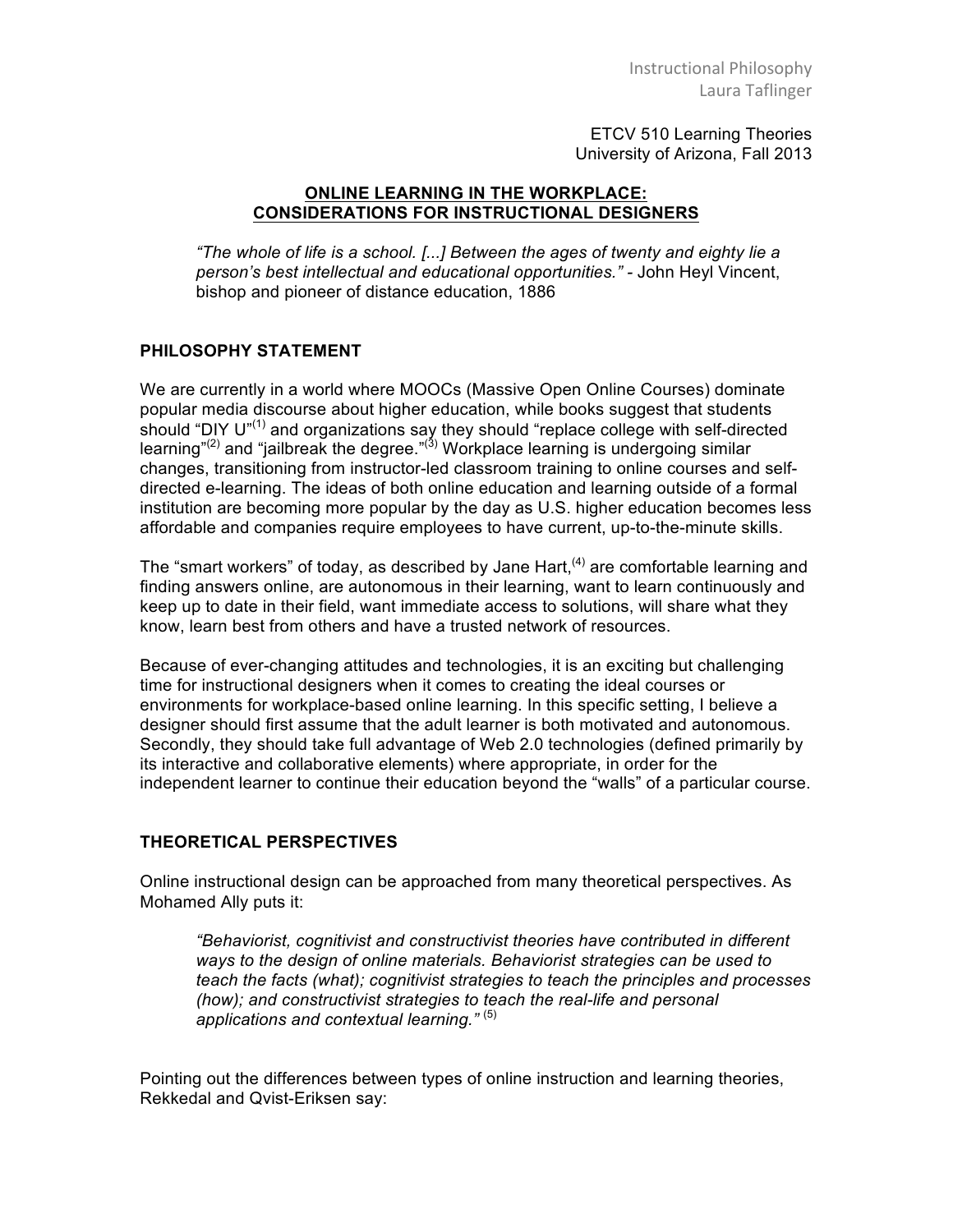*"When learning materials are pre-packaged with prescribed objectives with the purpose of stimulating independent self-instruction, the approach reflects a behavioural perspective. ... [A] cognitive/constructionist approach, which encourages the construction of new learning structures … must take place in a highly interactive environment with feedback from teachers and fellow learners."* (6)

London and Hall suggest ideas for instructors who want to apply common learning theories in their online course design this way:

*"For behavioral learning, make expectations clear and test learners through online methods (simulations, 'what-would-you-do-if' multiple choice questions, applications to problems, and other forms of assessment). For cognitivist learning, give learners a chance to perceive and recognize information using a variety of senses. … [For] constructivist learning … assignments are real world –* for example, projects to solve problems that don't have a single right answer *rather than puzzles that require applying a formula to retrieve the one correct answer."* (7)

Obviously, an instructional designer cannot apply one theory to all types of classes, and could reasonably use elements of several theories within the same course. For workplace learning, some courses rely on a person taking themselves through a specific set of pre-prepared materials, and perhaps being quizzed at different stages or at the end to show they have achieved the learning objectives. For another course, it may be important for a group of employees to go through material on a similar timetable and be able to discuss the concepts with an instructor and each other.

To complicate matters even more, workplace learning encompasses both formal courses with specific learning objectives as well as informal methods such as joining professional networks or collaborating with teammates on projects, all of which can be online, "offline," or both. It needs to be situated in the idea of *continuous* learning in various settings that results in improved skills.

Additionally, an instructional designer must consider the specific student audience and tailor each course effectively to their workplace environment and needs. As Martyn Sloman emphasizes,

*"The most appropriate processes, or interventions to support, accelerate and direct learning can be determined, but only within the context of the organisation.*  [...] Learning depends on context; there is a great difference between what applies at an international consulting firm and a small rural garden centre."<sup>(8)</sup>

With so many variations between types of workplace learning and what's appropriate for each setting, I believe the most useful theories for workplace e-learning designers to consider are those of traditional distance education (self-directed learning) and the more recent idea of connectivism (network-directed learning), both of which are based around adult learners.

In distance education, where learners are physically separated from an instructor and (usually) other students, it is taken as a given that they are independent and motivated. Many foundations of distance education philosophy and practice have clear parallels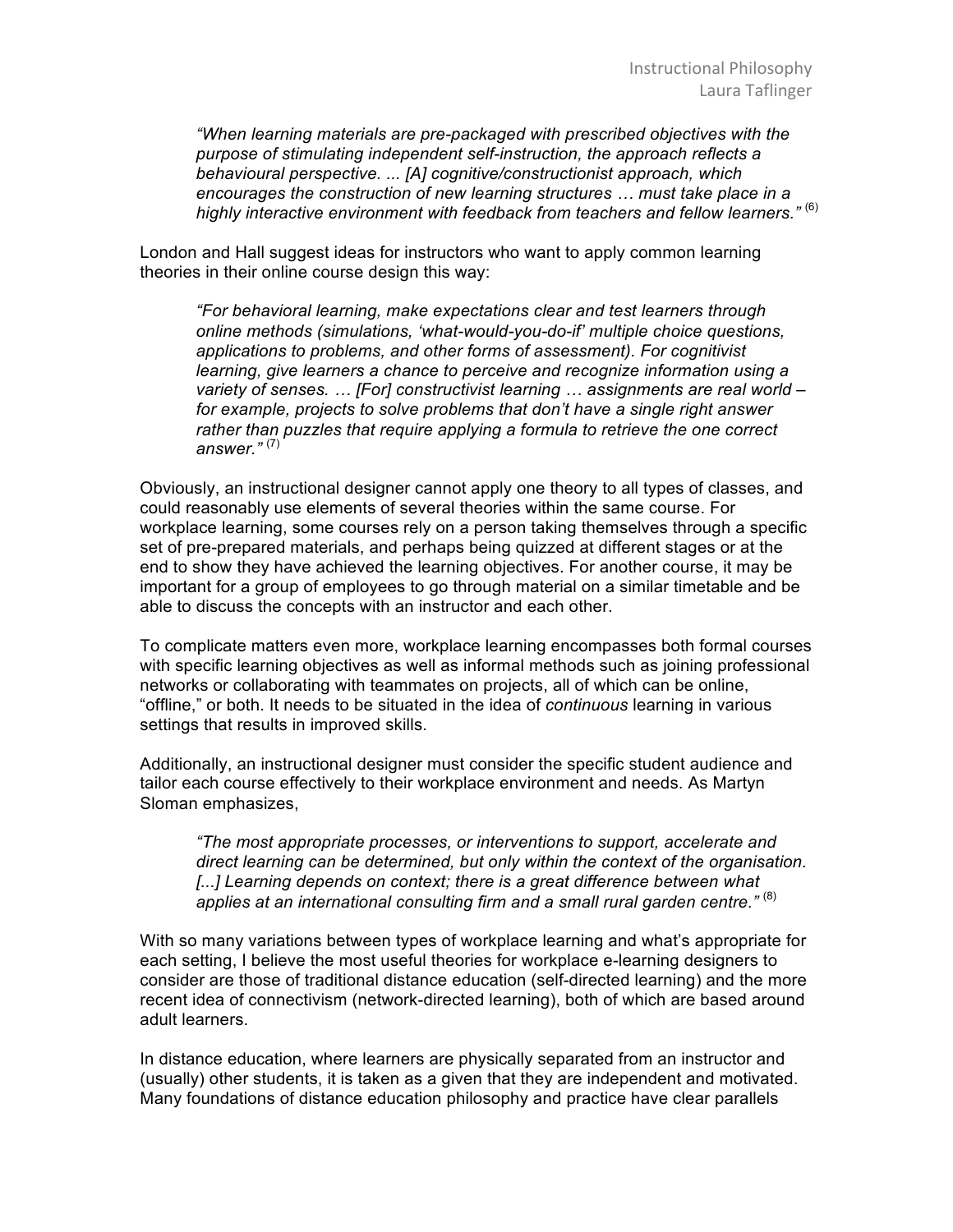with online learning, particularly in a workplace environment.

Distance education was described by Charles Wedemeyer in 1981 as comprising 10 defining characteristics, including the ability to be accessed anywhere at any time with progression paced by the student, the student being responsible for their learning, and the teacher's mixing of a variety of media and methods within a subject where appropriate. (9)

In 1988, Hillary Perraton synthesized many distance education theories and came up with 14 statements, or hypotheses. The last five are most relevant to online instructional designers:

- *A multimedia program is likely to be more effective than one which relies on a single medium.*
- *A systems approach is helpful in planning distance education.*
- *Feedback is a necessary part of a distance learning system.*
- *To be effective, distance teaching materials should ensure that students undertake frequent and regular activities over and above reading, watching, or listening.*
- *In choosing between media, the key decision on which the rest depend concerns the use of face-to-face learning.*  $^{(9)}$

Another consideration for online course designers is the difference between what distance education researchers call "autonomous" (learner-determined) and "nonautonomous" (teacher-determined) courses – while the responsibility for both types rests on the student, the latter requires more clear learning objectives, evaluations and assessments.

So in designing workplace e-learning, it is more useful to begin by considering the attributes of the learners and what methods have been previously shown to achieve the learning goals in that type of student. A study of distance education theory is helpful in this case because it has developed over decades of research on independent adult learners, and encompassed many types of delivery methods (postal mail, recorded tapes, broadcasts, computer-based, etc).

In addition to traditional theories, connectivism is also a good way to think about what type of learning is suited to today's workers. Often referred to as "a learning theory for the digital age," connectivism was introduced in an article of the same title by George Siemens in 2004. Recognizing that "chaos is a new reality for knowledge workers," he explained that connectivism

*"addresses the challenges that many corporations face in knowledge management activities. Knowledge that resides in a database needs to be connected with the right people in the right context in order to be classified as learning. Behaviorism, cognitivism, and constructivism do not attempt to address the challenges of organizational knowledge and transference."* (10)

Stephen Downes, who taught a Massive Open Online Course (MOOC) with Siemens in 2011 on connectivism, put it simply: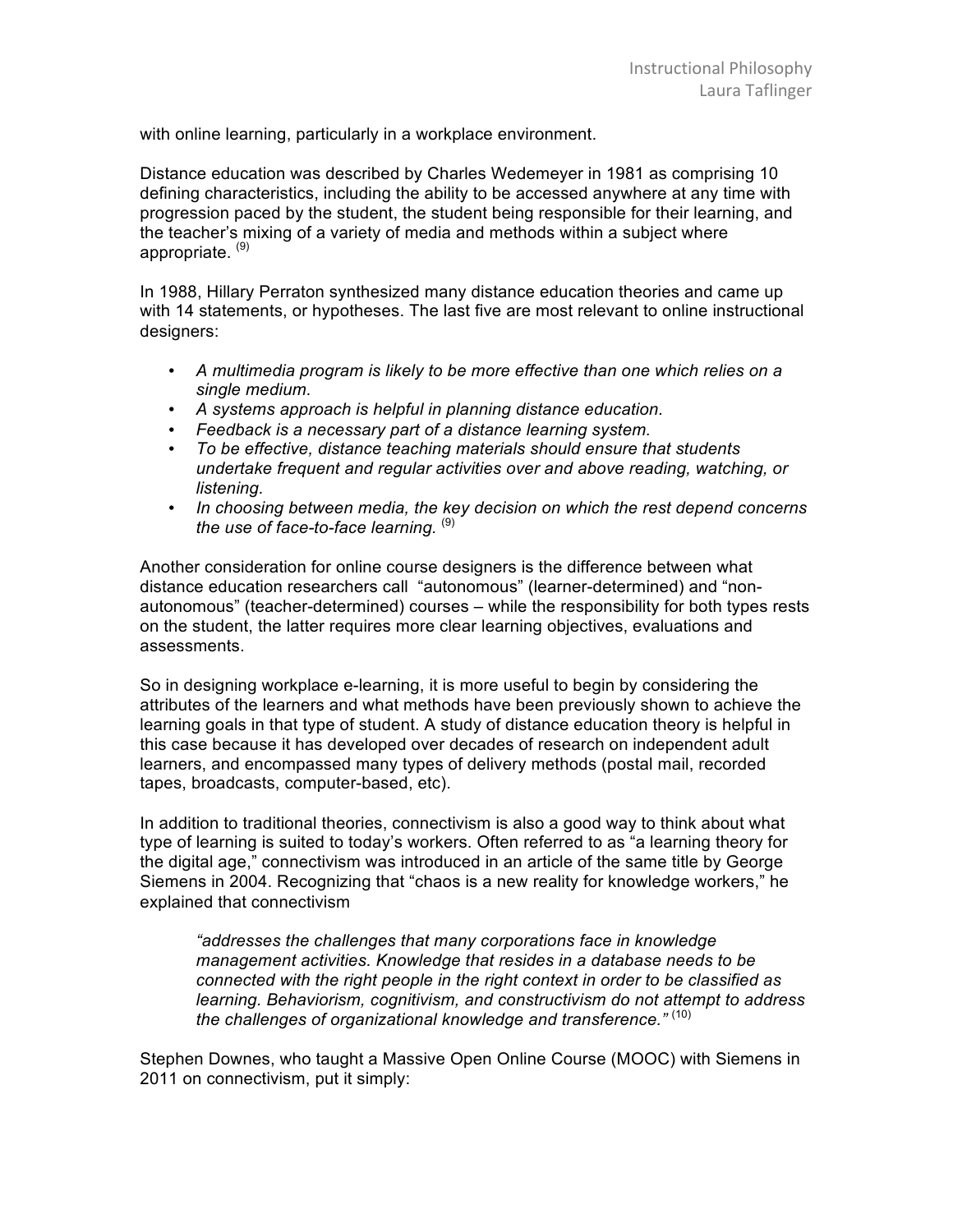*"At its heart, connectivism is the thesis that knowledge is distributed across a network of connections, and therefore that learning consists of the ability to construct and traverse those networks."* (11)

The key points of Siemens' principles of connectivism to be considered in workplace elearning include: that learning's end goal "is an increased ability to 'do something,'" that tapping into networks and forming connections can vastly increase learning, that "accurate, up-to-date knowledge is the intent of all connectivist learning," and that "choosing what to learn and the meaning of incoming information" is an important part of the learning process. (12)

While connectivism appears similar to traditional social learning theory, it relies far more on the individual's internal motivation to learn what they need to know, rather than an instructor or more advanced peers specifically trying to guide them into Vygotsky's "Zone of Proximal Development." Bandura's social learning theory also generally assumes a learning experience being actively mediated or "modeled," whereas connectivism does not. It is also not about how best to gain a particular body of knowledge, but knowing how to use connections in order to find the needed information.

An online instructional designer applying connectivist ideas would not only make materials available to the learner at any time, but (where possible) ensure that some materials led to resources where the learner could connect with others outside (or across) the organization and find new sources of information outside the course. The designer could also encourage "communities of practice" by creating or directing the learner to (private or public) online forums where they could connect and share knowledge, or a relevant Twitter hashtag so learners could find others interested in the same topic. In this model, the instructional designer needs to consider that the learner will need to be able to learn continuously, as well as staying up-do-date on current information on the subject. It is no longer a matter of merely packaging a set of instructional materials online and putting a quiz at the end – an online course designer must take into account the unique nature of today's workplace learning, which often involves connections with coworkers, professional networks and online communities.

## **CONTEMPORARY MODELS OF INSTRUCTION**

Moving traditional classroom instruction materials to the web and expecting the outcomes to be identical to previous instructor-led training is not a reasonable expectation for workplace learning. For it to be most effective, it must take full advantage of technologies already used by workers (many of which are connectivist in nature).

London and Hall explain that "Web 2.0" technologies are defined by the ability to:

*"(1) facilitate learner self-initiation and control, (2) combine use of a variety of media, (3) provide a wide range of sources for information search, (4) facilitate data aggregation and analysis, (5) encourage file-sharing for joint work, (6) supply interpersonal communication, and (7) provide access anytime anywhere through web hosts and portable wireless delivery mechanisms."* (7)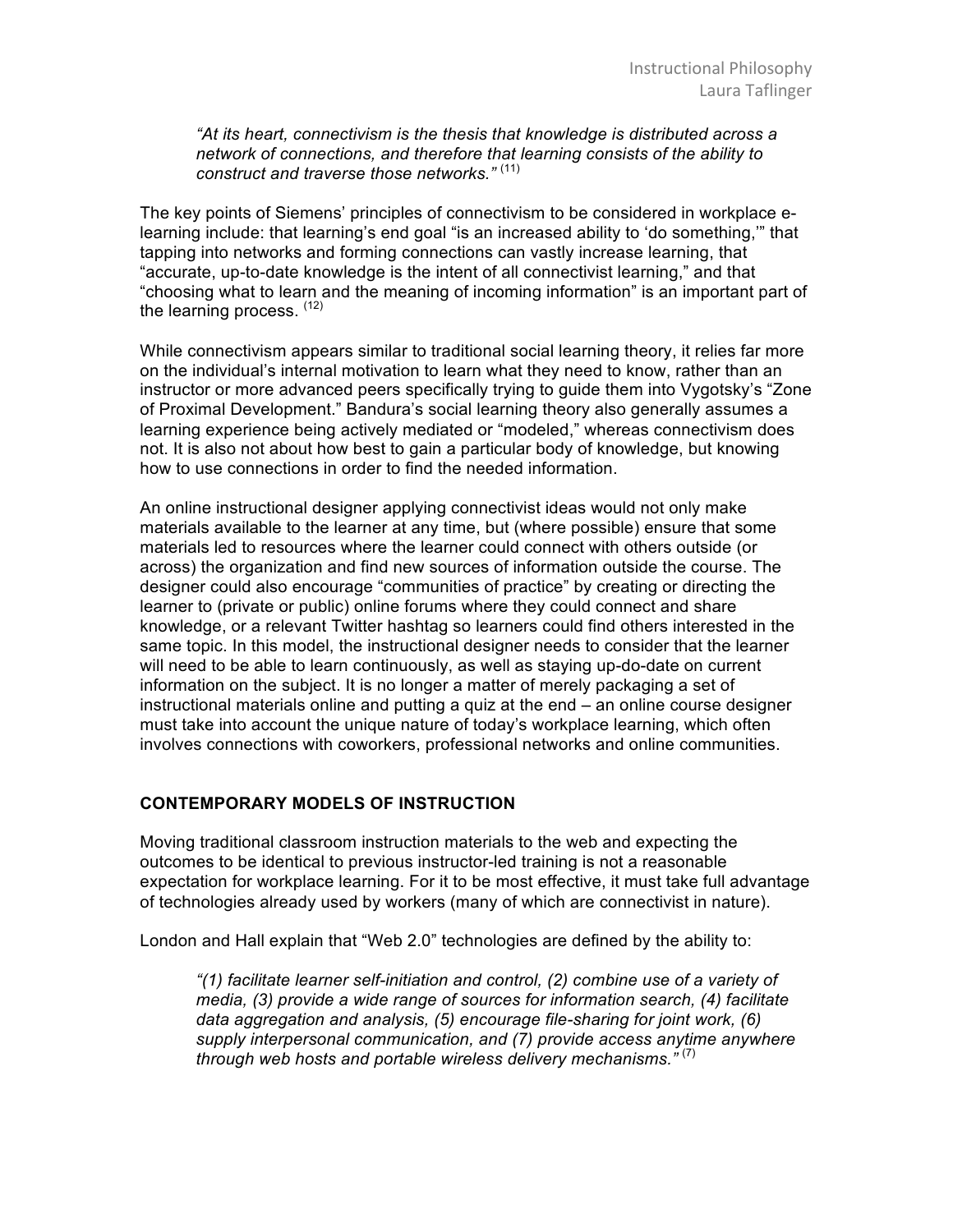Bloom's Digital Taxonomy, described by Andrew Churches in 2009<sup>(13)</sup> as a way of making the Bloom's Taxonomy of 1956 and the Revised Bloom's Taxonomy of 2001 relevant to today, can be helpful for online instructional designers. Using the revised taxonomy of lower-order to higher-order skills (Remembering, Understanding, Applying, Analyzing, Evaluating and Creating), Churches offers ideas of how to implement these concepts in a Web 2.0 world. For example, to help a student at the "Remembering" level of learning facts, Churches suggests activities such as local and social bookmarking and social networking (which are also considered connectivist behaviors). For a student at the highest level, "Creating," he suggests having them program, animate, or produce a video blog, podcast or wiki. With active verbs at each level (such as "mashing, linking, validating, reverse engineering, media clipping" for the key term "Analyzing"), the digital taxonomy inherently and specifically triggers a Web 2.0 way of thinking.

Using Bloom's Digital Taxonomy as a base, an instructional designer needing to create a course for workplace learning could find relevant Web 2.0 activities at each level to incorporate into the course content, keeping the learners engaged and ensuring they are mastering each level before moving on to the next one. There are countless articles and charts on the web recommending various online tools for each level of the taxonomy, and even something called the "Padagogy," a visual wheel of how 62 iPad apps can be applied in Bloom's Digital Taxonomy. <sup>(14</sup>)

By considering theories of what has previously worked well in distance education, newer connectivist ideas involving Web 2.0 technologies, and how to apply those technologies to course design using concepts such as Bloom's Digital Taxonomy, an instructional designer should be well-placed to create high-quality, relevant courses for online learning in the workplace.